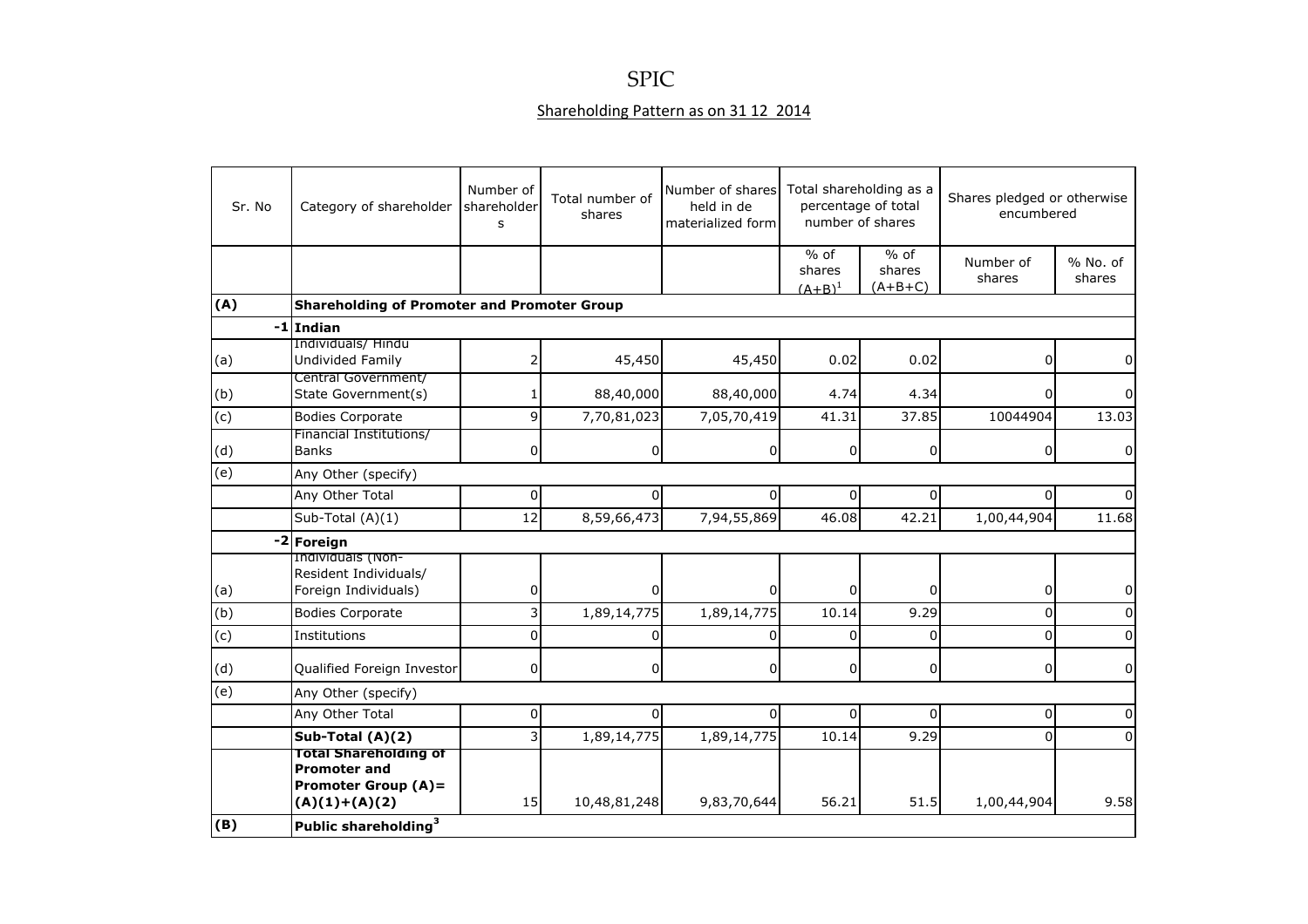|                | -1 Institutions                                                                        |                |                |                |                   |                |                |              |
|----------------|----------------------------------------------------------------------------------------|----------------|----------------|----------------|-------------------|----------------|----------------|--------------|
| (a)            | Mutual Funds/ UTI                                                                      | 13             | 38,095         | 25,795         | 0.02              | 0.02           | $\Omega$       |              |
| (b)            | Financial Institutions/<br><b>Banks</b>                                                | 27             | 47,34,039      | 47,19,114      | 2.54              | 2.32           | 0              |              |
| (c)            | Central Government/<br>State Government(s)                                             | 0              | 0              | 0              | $\Omega$          | $\overline{0}$ | 0              | 0            |
| $\overline{d}$ | Venture Capital Funds                                                                  | $\mathbf 0$    | $\Omega$       | $\Omega$       | ΩI                | $\Omega$       | 0              | <sup>0</sup> |
| (e)            | <b>Insurance Companies</b>                                                             | $\mathbf{1}$   | 3,04,220       | 3,04,220       | 0.16              | 0.15           | $\mathbf 0$    |              |
| (f)            | Foreign Institutional<br>Investors                                                     | 12             | 3,59,563       | 3,51,413       | 0.19              | 0.18           | 0              | 0            |
| (g)            | Foreign Venture Capital<br>Investors                                                   | 0              |                | 0              | 0                 | $\overline{0}$ | 0              | 0            |
| (h)            | Qualified Foreign Investor                                                             | $\mathbf 0$    | $\overline{0}$ | $\overline{0}$ | 0                 | $\overline{0}$ | $\overline{0}$ | 0            |
| (i)            | Any Other (specify)                                                                    |                |                |                |                   |                |                |              |
|                | Any Other Total                                                                        | 0              |                | 0              | 0I                | $\Omega$       | 0              |              |
|                | Sub-Total (B)(1)                                                                       | 53             | 54,35,917      | 54,00,542      | 2.91              | 2.67           | $\mathbf 0$    |              |
| $-2$           | <b>Non-institutions</b>                                                                |                |                |                |                   |                |                |              |
| (a)            | <b>Bodies Corporate</b>                                                                | 896            | 1,37,82,563    | 1,35,31,533    | $\overline{7.39}$ | 6.77           | $\overline{0}$ | $\Omega$     |
| (b)            | Individuals                                                                            |                |                |                |                   |                |                |              |
| (i)            | Individual shareholders<br>holding nominal share<br>capital up to Rs. 1 lakh           | 68,750         | 3,09,88,655    | 2,67,28,649    | 16.61             | 15.22          | $\overline{0}$ | 0            |
| (i)            | Individual shareholders<br>holding nominal share<br>capital in excess of Rs. 1<br>lakh | 481            | 2,92,13,911    | 2,90,58,911    | 15.66             | 14.35          | 0              |              |
| (c)            | Qualified Foreign Investor                                                             | 0              | 0              | 0              | $\Omega$          | $\overline{0}$ | 0              | $\Omega$     |
| (d)            | Any Other (specify)                                                                    |                |                |                |                   |                |                |              |
|                | <b>Trusts</b>                                                                          | 5              | 27000          | 27000          | 0.01              | 0.01           | <b>NA</b>      | <b>NA</b>    |
|                | <b>OCBS</b>                                                                            | $\overline{2}$ | 39800          | 39150          | 0.02              | 0.02           | <b>NA</b>      | <b>NA</b>    |
|                | <b>NRIS</b>                                                                            | 435            | 1535674        | 1522728        | 0.82              | 0.75           | <b>NA</b>      | <b>NA</b>    |
|                | <b>Clearing Members</b>                                                                | 173            | 668768         | 668768         | 0.36              | 0.33           | <b>NA</b>      | <b>NA</b>    |
|                |                                                                                        |                |                |                |                   |                |                |              |
|                | Any Other Total                                                                        | 615            | 22,71,242      | 22,57,646      | 1.22              | 1.12           | $\Omega$       | $\Omega$     |